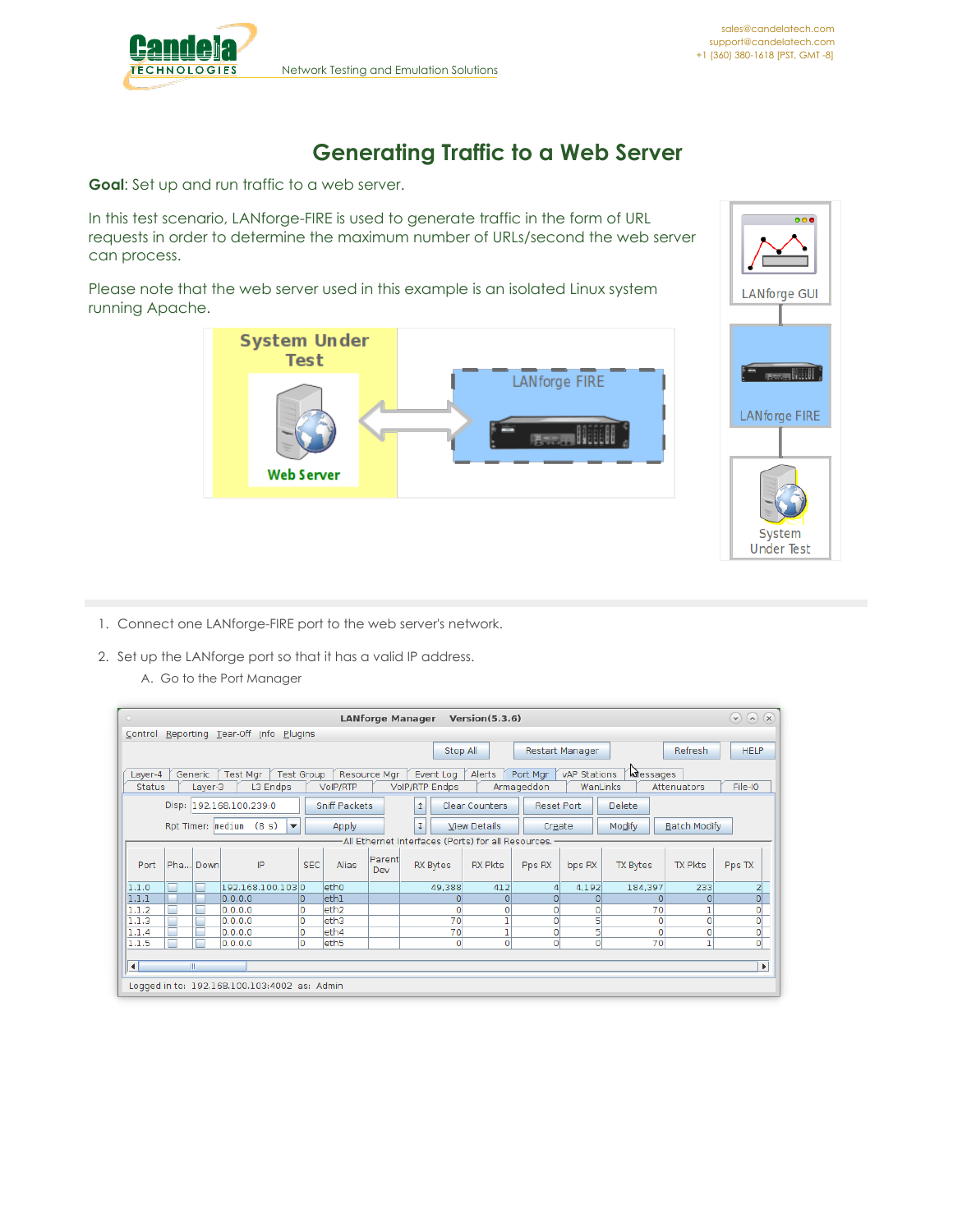B. Modify the port connected to the web server. Set a valid network IP address and Gateway IP.

|                                                                                                            |                                                      |                                            | eth2 (brent-6port) Configure Settings |             |                          |                                           | 口回风                                  |  |  |  |  |
|------------------------------------------------------------------------------------------------------------|------------------------------------------------------|--------------------------------------------|---------------------------------------|-------------|--------------------------|-------------------------------------------|--------------------------------------|--|--|--|--|
| <b>Port Status Information</b>                                                                             |                                                      |                                            |                                       |             |                          |                                           |                                      |  |  |  |  |
| <b>Current:</b><br>LINK-DOWN AUTO-NEGOTIATE Flow-Control TSO GSO GRO                                       |                                                      |                                            |                                       |             |                          |                                           |                                      |  |  |  |  |
| Driver Info: Port Type: Ethernet Driver: e1000e(2.3.2-k) Bus: 0000:04:00.0 Cur: 2.5GT/s x1 Max: 2.5GT/s x1 |                                                      |                                            |                                       |             |                          |                                           |                                      |  |  |  |  |
| <b>Port Configurables</b>                                                                                  |                                                      |                                            |                                       |             |                          |                                           |                                      |  |  |  |  |
| Enable-                                                                                                    |                                                      |                                            | <b>General Interface Settings</b>     |             |                          | <b>Port Rates-</b>                        | $-$ Advert Rates $-$                 |  |  |  |  |
| Set IF Down                                                                                                |                                                      |                                            |                                       |             |                          | $\bigcirc$ 10bt-HD                        | $\nu$ 10bt-HD                        |  |  |  |  |
| Set MAC                                                                                                    | $\Box$ Down                                          | Aux-Mqt                                    |                                       |             |                          | $\bigcirc$ 10bt-FD<br>$\bigcirc$ 100bt-HD | $V$ 10bt-FD                          |  |  |  |  |
| Set TX O Len                                                                                               | DHCP-IPv6                                            | <b>DIDHCP Release</b>                      | <b>DHCP Vendor ID: None</b>           |             | $\overline{\phantom{a}}$ | $\bigcirc$ 100bt-FD<br>$\bigcirc$ 1000-FD | $\nu$ 100bt-HD                       |  |  |  |  |
| Set MTU                                                                                                    | $\Box$ DHCP-IPv4                                     | <b>Secondary-IPs</b>                       | <b>DHCP Client ID:</b>                | <b>None</b> | $\overline{\phantom{a}}$ | $\bigcirc$ 10G-FD<br>$\bigcirc$ 40G-FD    | $\nu$ 100bt-FD                       |  |  |  |  |
| Set Offload                                                                                                | <b>DNS Servers: BLANK</b>                            |                                            | Peer IP:                              | <b>NA</b>   |                          | C Autonegotiate                           | $V$ 1000-FD                          |  |  |  |  |
| Set Rate Info                                                                                              | <b>IP Address:</b><br><b>IP Mask:</b><br>Gateway IP: | 10.1.1.10/24                               | <b>Global IPv6:</b>                   | <b>AUTO</b> |                          |                                           | $\Box$ 10G-FD                        |  |  |  |  |
| Set PROMISC                                                                                                |                                                      | 0.0.0.0                                    | Link IPv6:                            | <b>AUTO</b> |                          | $\Box$ Renegotiate                        | $\Box$ 40G-FD                        |  |  |  |  |
| Set Rx-All/FCS                                                                                             |                                                      | 0.0.0.0                                    | IPv6 GW:                              | <b>AUTO</b> |                          | □ Restart Xcvr                            | $V$ Flow-Control                     |  |  |  |  |
| $\Box$ Set Bypass                                                                                          | Alias:                                               |                                            | MTU:                                  | 1500        |                          | <b>N</b> PROMISC                          | -Offload-                            |  |  |  |  |
| Set Bridge Info                                                                                            | <b>MAC Addr:</b>                                     | 00:90:0b:38:82:72                          |                                       | 1000        |                          | $\Box$ RX-ALL                             | <b>DISO Enabled</b>                  |  |  |  |  |
| Set CPU Mask                                                                                               |                                                      |                                            | <b>TX O Len</b>                       |             |                          | $\Box$ RX-FCS                             | □ UFO Enabled                        |  |  |  |  |
| -Services-                                                                                                 | Br Cost:                                             | lignore                                    | Priority:                             | Ignore      | $\overline{\phantom{a}}$ | <b>Bypass NOW!</b>                        |                                      |  |  |  |  |
| $\Box$ HTTP                                                                                                | <b>Rpt Timer:</b>                                    | medium<br>(8 s)<br>$\overline{\mathbf{v}}$ | Watchdog:                             | Ю           | $\overline{\phantom{a}}$ | <b>Bypass Power-UP</b>                    | $\nabla$ GSO Enabled                 |  |  |  |  |
| $\Box$ FTP                                                                                                 | CPU Mask:                                            | <b>NO-SET</b><br>٠                         | WiFi Bridge:                          | <b>NONE</b> | $\blacktriangledown$     | <b>Bypass Power-DOWN</b>                  | □LRO Enabled<br><b>☑</b> GRO Enabled |  |  |  |  |
| RADIUS                                                                                                     |                                                      |                                            |                                       |             |                          | □ Bypass Disconnect                       |                                      |  |  |  |  |
|                                                                                                            |                                                      |                                            |                                       |             |                          |                                           |                                      |  |  |  |  |
| <b>Print</b><br><b>View Details</b><br>Probe<br><b>OK</b><br>Cancel<br><b>Sync</b><br><b>Apply</b>         |                                                      |                                            |                                       |             |                          |                                           |                                      |  |  |  |  |

C. Verify the port configuration

| 图             |                                        |                      | <b>LANforge Manager</b> |                     |                                                      | Version(5.1.1)      |                                    |                  |          |                          | $  \times$            |  |
|---------------|----------------------------------------|----------------------|-------------------------|---------------------|------------------------------------------------------|---------------------|------------------------------------|------------------|----------|--------------------------|-----------------------|--|
|               | Control Reporting Tear-Off Help        |                      |                         |                     |                                                      |                     |                                    |                  |          |                          |                       |  |
|               |                                        |                      |                         |                     | <b>Stop All</b>                                      |                     | Restart Manager                    |                  |          | Refresh                  | <b>HELP</b>           |  |
|               |                                        |                      |                         |                     |                                                      |                     |                                    |                  |          |                          |                       |  |
| File-IO       | Layer-4<br>Generic                     | <b>Test Mgr</b>      | <b>Resource Mar</b>     | <b>Serial Spans</b> |                                                      | PPP-Links           | Port Mgr                           | Messages         |          |                          |                       |  |
| <b>Status</b> | $Layer-3$<br>L3 Endps                  |                      | VoIP/RTP                |                     | VoIP/RTP Endps                                       | Armageddon          |                                    | WanLinks         |          | <b>Collision-Domains</b> |                       |  |
|               | Disp: 192.168.100.245:0.0              |                      | <b>Sniff Packets</b>    |                     | <b>Clear Counters</b>                                |                     | <b>Reset Port</b><br><b>Delete</b> |                  |          |                          |                       |  |
|               | Rpt Timer: 30000                       | $\blacktriangledown$ | Apply                   |                     |                                                      | <b>View Details</b> |                                    | Modify<br>Create |          | <b>Batch Modify</b>      |                       |  |
|               |                                        |                      |                         |                     | -All Ethernet Interfaces (Ports) for all Resources.- |                     |                                    |                  |          |                          |                       |  |
| Port          | Phan<br>IP                             | Alias                | RX Bytes                | RX Pkts             | Pps RX                                               | bps RX              | TX Bytes                           | TX Pkts          | Pps TX   | bps TX                   | Collisions            |  |
| 1.1.0         | 192.168.100.245                        | ethO                 | 2,003                   | 19                  | $\Omega$                                             | 728                 | $\Omega$                           | $\Omega$         | $\Omega$ | ٥l                       | 0                     |  |
| 1.1.5         | 0.0.0.0                                | eth1                 | 0                       | 0                   | $\circ$                                              | $\circ$             | 0                                  | $\Omega$         | $\Omega$ | $\circ$                  | 0                     |  |
| 1.1.1         | 10.1.1.10                              | eth <sub>2</sub>     | $\circ$                 | $\circ$             | $\Omega$                                             | $\circ$             | $\Omega$                           | 0                | $\Omega$ | $\Omega$                 | $\circ$               |  |
| 1.1.2         | 0.0.0.0                                | eth3                 | 0                       | O                   | $\circ$                                              | $\circ$             | 74                                 | $\mathbf{1}$     | $\circ$  | 23                       | $\circ$               |  |
| 1.1.3         | 0.0.0.0                                | leth4                | $\circ$                 | $\circ$             | $\circ$                                              | $\circ$             | $\circ$                            | $\circ$          | $\circ$  | $\circ$                  | 0                     |  |
| 1.1.4         | 0.0.0.0                                | eth5                 | $\circ$                 | $\circ$             | $\circ$                                              | $\circ$             | $\circ$                            | $\circ$          | $\circ$  | $\circ$                  | 0                     |  |
|               |                                        |                      |                         |                     |                                                      |                     |                                    |                  |          |                          |                       |  |
|               |                                        |                      |                         |                     |                                                      |                     |                                    |                  |          |                          |                       |  |
|               |                                        |                      |                         |                     |                                                      |                     |                                    |                  |          |                          |                       |  |
|               |                                        |                      |                         |                     |                                                      |                     |                                    |                  |          |                          |                       |  |
|               |                                        |                      |                         |                     |                                                      |                     |                                    |                  |          |                          |                       |  |
|               |                                        |                      |                         |                     |                                                      |                     |                                    |                  |          |                          |                       |  |
|               |                                        |                      |                         |                     |                                                      |                     |                                    |                  |          |                          |                       |  |
|               |                                        |                      |                         |                     |                                                      |                     |                                    |                  |          |                          |                       |  |
|               |                                        |                      |                         |                     |                                                      |                     |                                    |                  |          |                          |                       |  |
|               |                                        |                      |                         |                     |                                                      |                     |                                    |                  |          |                          |                       |  |
|               |                                        |                      |                         |                     |                                                      |                     |                                    |                  |          |                          |                       |  |
|               |                                        |                      |                         |                     |                                                      |                     |                                    |                  |          |                          |                       |  |
| ı<br>◥        | Ш                                      |                      |                         |                     |                                                      |                     |                                    |                  |          |                          | $\blacktriangleright$ |  |
|               |                                        |                      |                         |                     |                                                      |                     |                                    |                  |          |                          |                       |  |
|               | Logged in to: localhost:4002 as: Admin |                      |                         |                     |                                                      |                     |                                    |                  |          |                          |                       |  |

For more information see LANforge User's Guide: Ports [\(Interfaces\)](http://www.candelatech.com/lfgui_ug.php#port)

3. Set up the URL requests.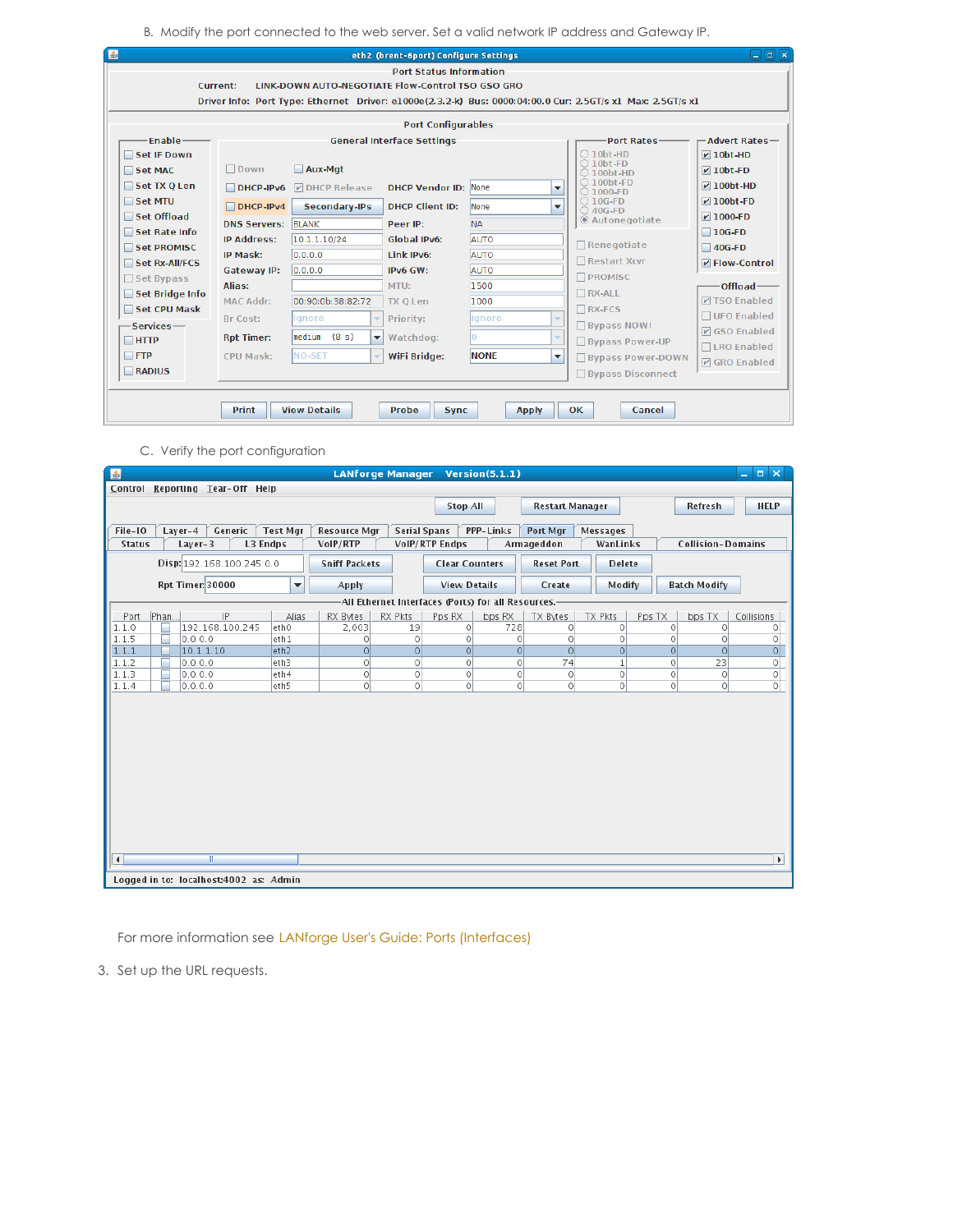A. Go to the **Layer 4-7** tab

| 图                                         | $\Box$ e $\bm{\kappa}$<br>LANforge Manager Version(5.3.3)                                                                                                   |         |                 |                         |        |                     |                                                                |                        |                           |                     |                           |
|-------------------------------------------|-------------------------------------------------------------------------------------------------------------------------------------------------------------|---------|-----------------|-------------------------|--------|---------------------|----------------------------------------------------------------|------------------------|---------------------------|---------------------|---------------------------|
| Control Reporting Tear-Off Info Plugins   |                                                                                                                                                             |         |                 |                         |        |                     |                                                                |                        |                           |                     |                           |
|                                           |                                                                                                                                                             |         |                 |                         |        | <b>Stop All</b>     |                                                                | <b>Restart Manager</b> |                           | <b>Refresh</b>      | <b>HELP</b>               |
| File-IO                                   | Layer-4                                                                                                                                                     | Generic | <b>Test Mgr</b> | <b>Test Group</b>       |        | <b>Resource Mgr</b> | <b>Event Log</b>                                               | <b>Alerts</b>          | Port Mgr                  | <b>Messages</b>     |                           |
| <b>Status</b>                             | <b>Collision-Domains</b><br><b>L3 Endps</b><br><b>VoIP/RTP</b><br><b>VolP/RTP Endps</b><br><b>Armageddon</b><br>WanLinks<br>Layer-3<br><b>Attenuators</b>   |         |                 |                         |        |                     |                                                                |                        |                           |                     |                           |
|                                           | <b>Select All</b><br><b>Start</b><br><b>Stop</b><br>Quiesce<br>Clear<br>Rpt Timer: $\det$ default (5 s)<br>▼ Go Test Manager all<br>$\overline{\mathbf{v}}$ |         |                 |                         |        |                     |                                                                |                        |                           |                     |                           |
| <b>View</b>                               | $ 0 - 200$                                                                                                                                                  |         |                 | $\blacktriangledown$ Go |        |                     | <b>Display</b>                                                 | Create                 | <b>Modify</b>             | <b>Batch Modify</b> | <b>Delete</b>             |
|                                           |                                                                                                                                                             |         |                 |                         |        |                     |                                                                |                        |                           |                     |                           |
| Name                                      | EID                                                                                                                                                         | Type    | Status          | Total-URLs              | URLs/s | Bytes-RD            | <b>Layer-4 Endpoints for Selected Test Manager</b><br>Bytes-WR | Tx Rate                | <b>Tx Rate</b><br>(1 min) | <b>Rx Rate</b>      | <b>Rx Rate</b><br>(1 min) |
|                                           |                                                                                                                                                             |         |                 |                         |        |                     |                                                                |                        |                           |                     |                           |
|                                           |                                                                                                                                                             |         |                 |                         |        |                     |                                                                |                        |                           |                     |                           |
|                                           |                                                                                                                                                             |         |                 |                         |        |                     |                                                                |                        |                           |                     |                           |
|                                           |                                                                                                                                                             |         |                 |                         |        |                     |                                                                |                        |                           |                     |                           |
|                                           |                                                                                                                                                             |         |                 |                         |        |                     |                                                                |                        |                           |                     |                           |
|                                           |                                                                                                                                                             |         |                 |                         |        |                     |                                                                |                        |                           |                     |                           |
|                                           |                                                                                                                                                             |         |                 |                         |        |                     |                                                                |                        |                           |                     |                           |
|                                           |                                                                                                                                                             |         |                 |                         |        |                     |                                                                |                        |                           |                     |                           |
|                                           |                                                                                                                                                             |         |                 |                         |        |                     |                                                                |                        |                           |                     |                           |
|                                           |                                                                                                                                                             |         |                 |                         |        |                     |                                                                |                        |                           |                     |                           |
|                                           |                                                                                                                                                             |         |                 |                         |        |                     |                                                                |                        |                           |                     |                           |
|                                           |                                                                                                                                                             |         |                 |                         |        |                     |                                                                |                        |                           |                     |                           |
|                                           |                                                                                                                                                             |         |                 |                         |        |                     |                                                                |                        |                           |                     |                           |
|                                           |                                                                                                                                                             |         |                 |                         |        |                     |                                                                |                        |                           |                     |                           |
|                                           |                                                                                                                                                             |         |                 |                         |        |                     |                                                                |                        |                           |                     |                           |
| $\left  \cdot \right $                    | $\mathbb{R}$                                                                                                                                                |         |                 |                         |        |                     |                                                                |                        |                           |                     | $\blacktriangleright$     |
| Logged in to: brent-6port: 4002 as: Admin |                                                                                                                                                             |         |                 |                         |        |                     |                                                                |                        |                           |                     |                           |

B. Create a Layer 4-7 Endpoint:

| $\mathbf{E}$                           |                                          | <b>Create/Modify L4Endpoint</b> |                              |                          |                      |                | $  \times$ |   |  |  |  |  |
|----------------------------------------|------------------------------------------|---------------------------------|------------------------------|--------------------------|----------------------|----------------|------------|---|--|--|--|--|
| Name:                                  | http-00                                  | Report Timer (ms):              | 500                          | $\overline{\phantom{a}}$ | <b>Test Manager:</b> | default_tm     |            | ▼ |  |  |  |  |
| Shelf:                                 | $\mathbf{1}$<br>$\overline{\phantom{a}}$ | Resource:                       | $1$ (demo2)                  | $\overline{\phantom{a}}$ | Port:                | $1$ (eth $2$ ) |            | ▼ |  |  |  |  |
| Endp Name:                             | $\bf{0}$                                 |                                 |                              |                          |                      |                |            |   |  |  |  |  |
| Proxy Port:                            | 0                                        | Proxy Server:                   |                              |                          |                      |                |            |   |  |  |  |  |
| Proxy Auth:                            |                                          |                                 |                              |                          |                      |                |            |   |  |  |  |  |
| Proxy Auth Types:                      | <b>Basic</b> Digest NTLM<br>L            |                                 |                              |                          |                      |                |            |   |  |  |  |  |
|                                        | <b>HTTP Compression:</b><br>Gzip Deflate |                                 |                              |                          |                      |                |            |   |  |  |  |  |
| <b>HTTP Auth Types:</b>                | H                                        | Basic Digest GSS-Negotiate NTLM |                              |                          |                      |                |            |   |  |  |  |  |
| <b>SSL Cert:</b>                       | lca-bundle.crt                           |                                 |                              |                          |                      |                |            |   |  |  |  |  |
| User Agent:                            |                                          |                                 |                              |                          |                      |                |            |   |  |  |  |  |
| UL/DL                                  | Download $\blacktriangledown$            | Ouiesce:                        | lз                           | ▼                        |                      |                |            |   |  |  |  |  |
| <b>URL:</b>                            | http://10.1.1.100/index.html             |                                 |                              |                          |                      |                |            |   |  |  |  |  |
| File:                                  | /dev/null                                |                                 |                              |                          |                      |                |            |   |  |  |  |  |
| Get-URLs-From-File Authenticate Server |                                          |                                 | $V$ Allow-Reuse<br>Use-Proxy |                          |                      | Allow-Cache    | Enable 4XX |   |  |  |  |  |
|                                        | Apply                                    | OK                              | <b>Batch-Create</b>          |                          | Cancel               |                |            |   |  |  |  |  |

- A. Enter a name and select the port configured in the previous step
- B. URLs per 10m should be set to around 1,200,000 which is 2,000 URLs/second
- C. Leave the SSL Cert alone as we are not using it in this example
- D. UL/DL should be set to Download
- E. URL should be set to the web server's IP address and file that you wish to download. In this example, index.html is a small test file.
- F. File is the designated location that the downloaded file will be stored. In this example, we use /dev/null which will essentially throw the file away so that it does not slow down the LANforge system with writing files.
- G. Select the 'Allow-Reuse' checkbox to maximize the number of URL requests LANforge can make per connection
- H. Click **Apply** or **OK** to create the Layer 4-7 endpoint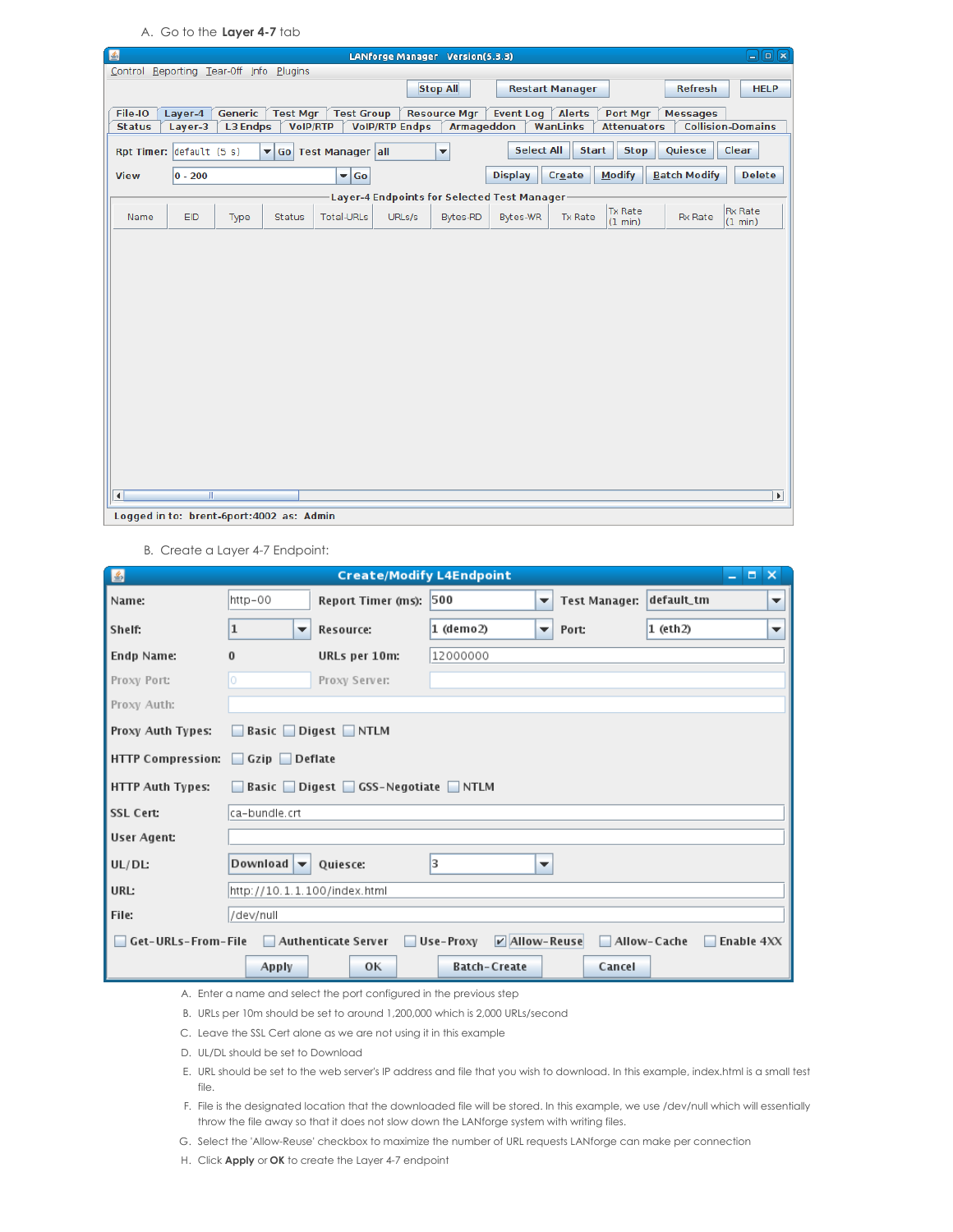C. Create 9 more Layer 4-7 endpoints by opening the previously created endpoint and clicking **Batch-Create**

| L                                                                                     |                  | Layer-4 Batch Creator: http-00 |   | $\boxed{\blacksquare}$<br>$\blacksquare$ |
|---------------------------------------------------------------------------------------|------------------|--------------------------------|---|------------------------------------------|
| http-01, http-02 http-09<br>Resources: $1, 11$<br>Ports:<br>eth2, $eth2$ eth2<br>IPs: | AUTO, AUTO  AUTO |                                |   |                                          |
| <b>Quantity:</b>                                                                      | 9                | <b>Number of Digits:</b>       | 2 | $V$ Zero Pad                             |
| <b>Starting Name Suffix:</b>                                                          | 100              | <b>Name Increment:</b>         |   |                                          |
| <b>Resource Increment A:</b>                                                          | 10               |                                |   |                                          |
| <b>Port Increment A:</b>                                                              | O                |                                |   |                                          |
| <b>IP Addr Increment A:</b>                                                           | 10               |                                |   |                                          |
| <b>File Increment:</b>                                                                |                  | Get-URLs-From-File             |   |                                          |
|                                                                                       | <b>Apply</b>     | Close                          |   |                                          |

A. Set the **Quantity** to 9, **Number of Digits** to 2, and **Port Increment A** to 0. Then click **Apply**.

B. Each of the 10 Layer 4-7 Endpoints will attempt to generate 2000 URLs/second, effectively generating 20,000 URLs/second

For more information see LANforge User's Guide: Layer 4-7 [Endpoints](http://www.candelatech.com/lfgui_ug.php#l4)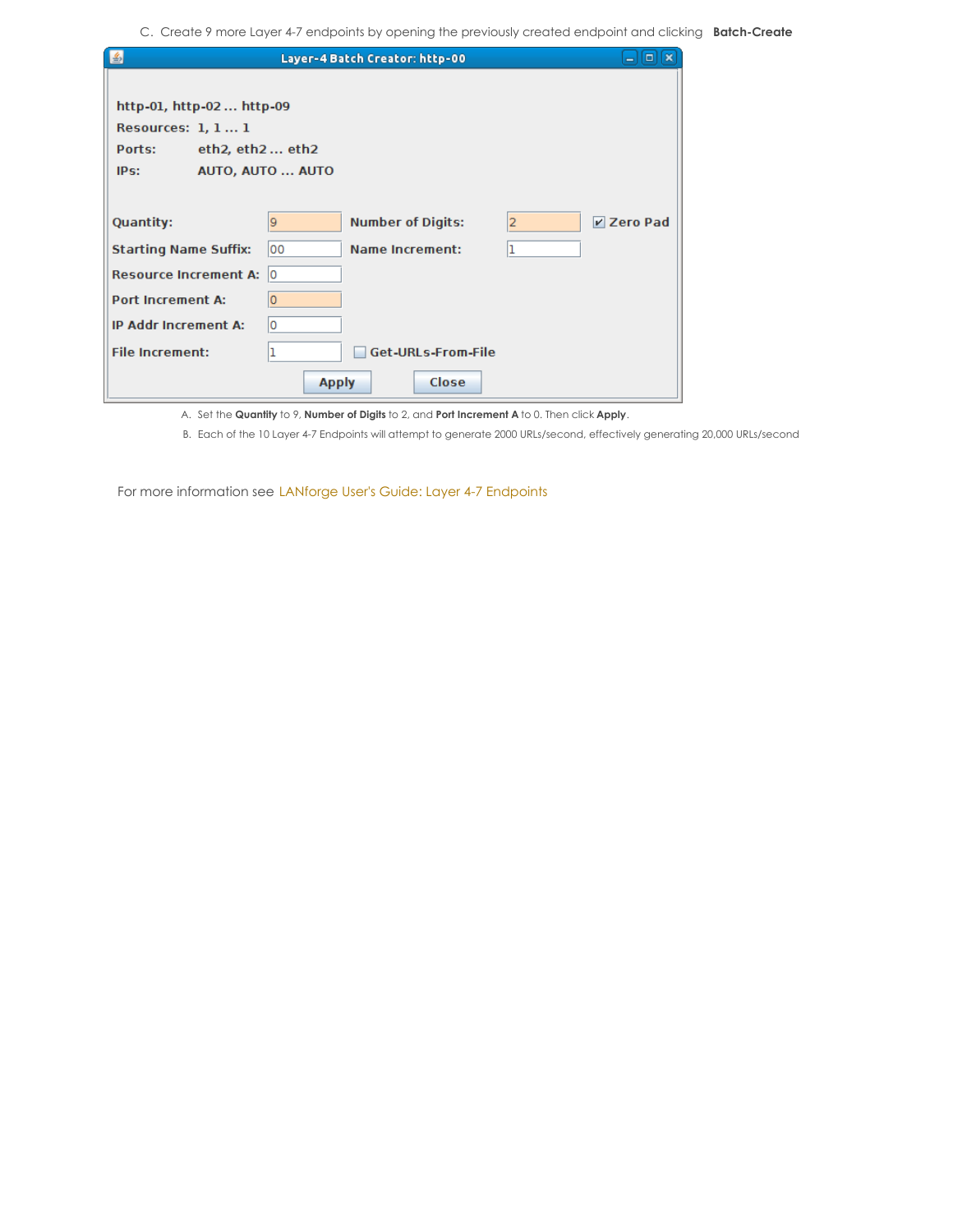- 4. Run traffic and determine web server performance.
	- A. On the **Layer 4-7** tab, select one Layer 4-7 endpoint, click **Start**, then repeat for all 10 Layer 4-7 endpoints:

| 图<br>$\Box$ e $\bm{x}$<br>LANforge Manager Version(5.3.3)                                                                                                               |                                                                                                                                                           |                  |                    |                                                 |                |                                             |                |                                             |                            |                                      |                           |
|-------------------------------------------------------------------------------------------------------------------------------------------------------------------------|-----------------------------------------------------------------------------------------------------------------------------------------------------------|------------------|--------------------|-------------------------------------------------|----------------|---------------------------------------------|----------------|---------------------------------------------|----------------------------|--------------------------------------|---------------------------|
|                                                                                                                                                                         | Control Reporting Tear-Off Info Plugins                                                                                                                   |                  |                    |                                                 |                |                                             |                |                                             |                            |                                      |                           |
|                                                                                                                                                                         | <b>Stop All</b><br><b>Refresh</b><br><b>HELP</b><br><b>Restart Manager</b>                                                                                |                  |                    |                                                 |                |                                             |                |                                             |                            |                                      |                           |
|                                                                                                                                                                         |                                                                                                                                                           |                  |                    |                                                 |                |                                             |                |                                             |                            |                                      |                           |
| Generic<br><b>Alerts</b><br>File-IO<br>Layer-4<br><b>Test Mgr</b><br><b>Test Group</b><br><b>Resource Mgr</b><br><b>Event Log</b><br><b>Port Mgr</b><br><b>Messages</b> |                                                                                                                                                           |                  |                    |                                                 |                |                                             |                |                                             |                            |                                      |                           |
| <b>Status</b>                                                                                                                                                           | <b>VoIP/RTP</b><br><b>VoIP/RTP Endps</b><br><b>Armageddon</b><br><b>Collision-Domains</b><br>Layer-3<br><b>L3 Endps</b><br>WanLinks<br><b>Attenuators</b> |                  |                    |                                                 |                |                                             |                |                                             |                            |                                      |                           |
|                                                                                                                                                                         |                                                                                                                                                           |                  |                    |                                                 |                |                                             |                |                                             |                            |                                      |                           |
|                                                                                                                                                                         | <b>Select All</b><br><b>Start</b><br><b>Stop</b><br><b>Quiesce</b><br>Clear<br>Rpt Timer: default (5 s)<br>▼ Go Test Manager all<br>$\blacktriangledown$  |                  |                    |                                                 |                |                                             |                |                                             |                            |                                      |                           |
| <b>View</b>                                                                                                                                                             | $0 - 200$                                                                                                                                                 |                  |                    | $\overline{\phantom{a}}$ Go                     |                |                                             | <b>Display</b> | <b>Modify</b><br>Create                     |                            | <b>Batch Modify</b><br><b>Delete</b> |                           |
|                                                                                                                                                                         |                                                                                                                                                           |                  |                    |                                                 |                | Layer-4 Endpoints for Selected Test Manager |                |                                             |                            |                                      |                           |
| Name                                                                                                                                                                    | <b>EID</b>                                                                                                                                                | Type             | <b>Status</b>      | <b>Total-URLs</b>                               | URLs/s         | <b>Bytes-RD</b>                             | Bytes-WR       | <b>Tx Rate</b><br><b>Tx Rate</b><br>(1 min) |                            | <b>Rx Rate</b>                       | <b>Rx Rate</b><br>(1 min) |
| http-00                                                                                                                                                                 | 1.1.5.13                                                                                                                                                  | L4/Gen           | Run                | 24,390                                          | 1,470.871      | 4,992,000                                   | 0              | $\Omega$                                    | 0                          | 2,396,112                            | 2,408,475                 |
| http-01                                                                                                                                                                 | 1.1.5.14                                                                                                                                                  | L4/Gen           | Run                | 20,975                                          | 1,420.907      | 4,285,216                                   | 0              | $\overline{0}$                              | $\mathbf 0$                | 2,307,601                            | 2,322,348                 |
| http-02                                                                                                                                                                 | 1.1.5.15                                                                                                                                                  | L4/Gen           | Run                | 17,103                                          | 1,283,603      | 3,455,712                                   | 0              | $\overline{0}$                              | 0                          | 2,063,265                            | 2,074,849                 |
| http-03                                                                                                                                                                 | 1.1.5.16                                                                                                                                                  | L4/Gen           | Run                | 11,477                                          | 1,099.272      | 2,301,312                                   | $\overline{0}$ | 0                                           | 0                          | 1,762,444                            | 1,763,414                 |
| http-04                                                                                                                                                                 | 1.1.5.17                                                                                                                                                  | L4/Gen           | Stopped            | 0                                               | 0              | 0                                           | 0              | $\overline{0}$<br>$\overline{0}$            | 0                          | $\circ$                              | 0                         |
| http-05<br>http-06                                                                                                                                                      | 1.1.5.18<br>1.1.5.19                                                                                                                                      | L4/Gen<br>L4/Gen | Stopped<br>Stopped | 0<br>$\overline{0}$                             | 0<br>O         | $\circ$<br>$\Omega$                         | O<br>O         | $\overline{0}$                              | $\mathbf 0$<br>$\mathbf 0$ | $\mathbf{0}$<br>$\circ$              | $\circ$<br>$\circ$        |
| http-07                                                                                                                                                                 | 1.1.5.20                                                                                                                                                  | L4/Gen           | Stopped            | $\circ$                                         | 0              | $\mathbf 0$                                 | O              | $\overline{0}$                              | $\circ$                    | $\circ$                              | $\circ$                   |
| http-08                                                                                                                                                                 | 1.1.5.21                                                                                                                                                  | L4/Gen           | Stopped            | 0                                               | 0              | $\circ$                                     | O              | $\overline{0}$                              | $\circ$                    | $\circ$                              | $\circ$                   |
| http-09                                                                                                                                                                 | 1.1.5.22                                                                                                                                                  | L4/Gen           | Stopped            | $\overline{0}$                                  | $\overline{0}$ | $\Omega$                                    | O              | $\Omega$                                    | $\Omega$                   | $\mathbf{0}$                         | $\Omega$                  |
|                                                                                                                                                                         |                                                                                                                                                           |                  |                    |                                                 |                |                                             |                |                                             |                            |                                      |                           |
|                                                                                                                                                                         |                                                                                                                                                           |                  |                    |                                                 |                |                                             |                |                                             |                            |                                      |                           |
|                                                                                                                                                                         |                                                                                                                                                           |                  |                    |                                                 |                |                                             |                |                                             |                            |                                      |                           |
|                                                                                                                                                                         |                                                                                                                                                           |                  |                    |                                                 |                |                                             |                |                                             |                            |                                      |                           |
|                                                                                                                                                                         |                                                                                                                                                           |                  |                    |                                                 |                |                                             |                |                                             |                            |                                      |                           |
|                                                                                                                                                                         |                                                                                                                                                           |                  |                    |                                                 |                |                                             |                |                                             |                            |                                      |                           |
|                                                                                                                                                                         |                                                                                                                                                           |                  |                    |                                                 |                |                                             |                |                                             |                            |                                      |                           |
|                                                                                                                                                                         |                                                                                                                                                           |                  |                    |                                                 |                |                                             |                |                                             |                            |                                      |                           |
|                                                                                                                                                                         |                                                                                                                                                           |                  |                    |                                                 |                |                                             |                |                                             |                            |                                      |                           |
|                                                                                                                                                                         |                                                                                                                                                           |                  |                    |                                                 |                |                                             |                |                                             |                            |                                      |                           |
|                                                                                                                                                                         |                                                                                                                                                           |                  |                    |                                                 |                |                                             |                |                                             |                            |                                      |                           |
| $\blacktriangleleft$                                                                                                                                                    |                                                                                                                                                           | $\mathbb{I}$     |                    |                                                 |                |                                             |                |                                             |                            |                                      | $\blacktriangleright$     |
|                                                                                                                                                                         |                                                                                                                                                           |                  |                    | Logged in to: If1005c-is14120020:4002 as: Admin |                |                                             |                |                                             |                            |                                      |                           |

- A. As each endpoint is started, the rate of URLs/second will start to converge on a rate that the web server is capable of providing. Finding the final web server performance rate is a matter of adding up the rates of all running Layer 4-7 endpoints.
- B. Several Layer 4-7 endpoints (10 in this case) are used so each endpoint can make an independently large number of URL requests without having to wait for too many replies. Each URL request is waiting for a reply from the web server, so if only one Layer 4-7 endpoint was making requests, it would spend too much time waiting for replies instead of generating more requests. Spreading the URL requests over several endpoints allows each LANforge connection to the web server to maximize its rate of URL requests.

| L                    | ⊟<br>同区<br>LANforge Manager Version(5.3.3)                                                                                                                                                |                  |                                         |                                                 |                                             |                        |                      |                                  |                      |                        |                        |
|----------------------|-------------------------------------------------------------------------------------------------------------------------------------------------------------------------------------------|------------------|-----------------------------------------|-------------------------------------------------|---------------------------------------------|------------------------|----------------------|----------------------------------|----------------------|------------------------|------------------------|
|                      |                                                                                                                                                                                           |                  | Control Reporting Tear-Off Info Plugins |                                                 |                                             |                        |                      |                                  |                      |                        |                        |
|                      |                                                                                                                                                                                           |                  |                                         |                                                 |                                             | <b>Stop All</b>        |                      | <b>Restart Manager</b>           |                      | <b>Refresh</b>         | <b>HELP</b>            |
|                      |                                                                                                                                                                                           |                  |                                         |                                                 |                                             |                        |                      |                                  |                      |                        |                        |
| File-IO              | Layer-4                                                                                                                                                                                   | Generic          | <b>Test Mgr</b>                         | <b>Test Group</b>                               |                                             | <b>Resource Mgr</b>    | <b>Event Log</b>     | <b>Alerts</b><br>Port Mgr        |                      | <b>Messages</b>        |                        |
| <b>Status</b>        | <b>L3 Endps</b><br><b>VoIP/RTP</b><br><b>VolP/RTP Endps</b><br><b>Armageddon</b><br>WanLinks<br><b>Collision-Domains</b><br>Laver-3<br><b>Attenuators</b>                                 |                  |                                         |                                                 |                                             |                        |                      |                                  |                      |                        |                        |
|                      |                                                                                                                                                                                           |                  |                                         |                                                 |                                             |                        |                      |                                  |                      |                        |                        |
|                      | <b>Select All</b><br><b>Start</b><br><b>Stop</b><br>Quiesce<br><b>Clear</b><br>Rpt Timer: default (5 s)<br><b>Test Manager all</b><br>$\overline{\phantom{0}}$<br>$\blacktriangledown$ Go |                  |                                         |                                                 |                                             |                        |                      |                                  |                      |                        |                        |
| <b>View</b>          | $ 0 - 200$                                                                                                                                                                                |                  |                                         | Go<br>▾                                         |                                             |                        | <b>Display</b>       | <b>Modify</b><br>Create          |                      | <b>Batch Modify</b>    | <b>Delete</b>          |
|                      |                                                                                                                                                                                           |                  |                                         |                                                 | Layer-4 Endpoints for Selected Test Manager |                        |                      |                                  |                      |                        |                        |
| Name                 | EID                                                                                                                                                                                       | Type             | <b>Status</b>                           | <b>Total-URLs</b>                               | URLs/s                                      | Bytes-RD               | Bytes-WR             | <b>Tx Rate</b><br><b>Tx Rate</b> |                      | <b>Rx Rate</b>         | <b>Rx Rate</b>         |
|                      |                                                                                                                                                                                           |                  |                                         |                                                 |                                             |                        |                      | (1 min)                          |                      |                        | (1 min)                |
| http-00<br>http-01   | 1.1.5.13<br>1.1.5.14                                                                                                                                                                      | L4/Gen<br>L4/Gen | Run<br>Run                              | 5,677<br>5,499                                  | 1,711.204<br>1,712.079                      | 1,180,816<br>1,143,792 | $\Omega$<br>$\Omega$ | $\circ$<br>$\circ$               | $\Omega$<br>$\Omega$ | 2,829,996<br>2,826,795 | 2,847,674<br>2,849,215 |
| http-02              | 1.1.5.15                                                                                                                                                                                  | L4/Gen           | Run                                     | 5,657                                           | 1,706.023                                   | 1,176,656              | $\Omega$             | $\circ$                          | $\circ$              | 2,820,871              | 2,838,945              |
| http-03              | 1.1.5.16                                                                                                                                                                                  | L4/Gen           | <b>Run</b>                              | 5,694                                           | 1,716.812                                   | 1,184,352              | $\Omega$             | $\circ$                          | 0                    | 2,839,321              | 2,857,011              |
| http-04              | 1.1.5.17                                                                                                                                                                                  | L4/Gen           | Run                                     | 5,508                                           | 1,715.168                                   | 1,145,664              | $\overline{0}$       | $\Omega$                         | $\overline{O}$       | 2,831,421              | 2,854,398              |
| http-05              | 1.1.5.18                                                                                                                                                                                  | L4/Gen           | Run                                     | 5,647                                           | 1,703.027                                   | 1,174,576              | $\circ$              | $\circ$                          | $\circ$              | 2,815,884              | 2,833,927              |
| http-06              | 1.1.5.19                                                                                                                                                                                  | L4/Gen           | Run                                     | 5,520                                           | 1,718.567                                   | 1,148,160              | $\overline{0}$       | $\circ$                          | $\Omega$             | 2,837,590              | 2,860,050              |
| http-07              | 1.1.5.20                                                                                                                                                                                  | L4/Gen           | Run                                     | 5,702                                           | 1,719.209                                   | 1,186,016              | $\circ$              | $\circ$                          | $\Omega$             | 2,843,310              | 2,861,027              |
| http-08              | 1.1.5.21                                                                                                                                                                                  | L4/Gen           | <b>Run</b>                              | 5.484                                           | 1,707.445                                   | 1,140,880              | $\circ$              | $\Omega$                         | 0                    | 2,819,598              | 2,841,959              |
| http-09              | 1.1.5.22                                                                                                                                                                                  | L4/Gen           | Run                                     | 5.477                                           | 1,705.592                                   | 1,139,216              | $\overline{0}$       | 0                                | $\overline{0}$       | 2,815,485              | 2,837,768              |
|                      |                                                                                                                                                                                           |                  |                                         |                                                 |                                             |                        |                      |                                  |                      |                        |                        |
|                      |                                                                                                                                                                                           |                  |                                         |                                                 |                                             |                        |                      |                                  |                      |                        |                        |
|                      |                                                                                                                                                                                           |                  |                                         |                                                 |                                             |                        |                      |                                  |                      |                        |                        |
|                      |                                                                                                                                                                                           |                  |                                         |                                                 |                                             |                        |                      |                                  |                      |                        |                        |
|                      |                                                                                                                                                                                           |                  |                                         |                                                 |                                             |                        |                      |                                  |                      |                        |                        |
|                      |                                                                                                                                                                                           |                  |                                         |                                                 |                                             |                        |                      |                                  |                      |                        |                        |
|                      |                                                                                                                                                                                           |                  |                                         |                                                 |                                             |                        |                      |                                  |                      |                        |                        |
|                      |                                                                                                                                                                                           |                  |                                         |                                                 |                                             |                        |                      |                                  |                      |                        |                        |
|                      |                                                                                                                                                                                           |                  |                                         |                                                 |                                             |                        |                      |                                  |                      |                        |                        |
|                      |                                                                                                                                                                                           |                  |                                         |                                                 |                                             |                        |                      |                                  |                      |                        |                        |
|                      |                                                                                                                                                                                           |                  |                                         |                                                 |                                             |                        |                      |                                  |                      |                        |                        |
| $\blacktriangleleft$ |                                                                                                                                                                                           | W.               |                                         |                                                 |                                             |                        |                      |                                  |                      |                        | $\blacktriangleright$  |
|                      |                                                                                                                                                                                           |                  |                                         |                                                 |                                             |                        |                      |                                  |                      |                        |                        |
|                      |                                                                                                                                                                                           |                  |                                         | Logged in to: If1005c-is14120020:4002 as: Admin |                                             |                        |                      |                                  |                      |                        |                        |

B. Layer 4-7 Endpoint Results:

A. After starting all 10 endpoints, and letting them run for at least 1 minute, the overall URLs/second rate converges to around 17,000 URLs/second.